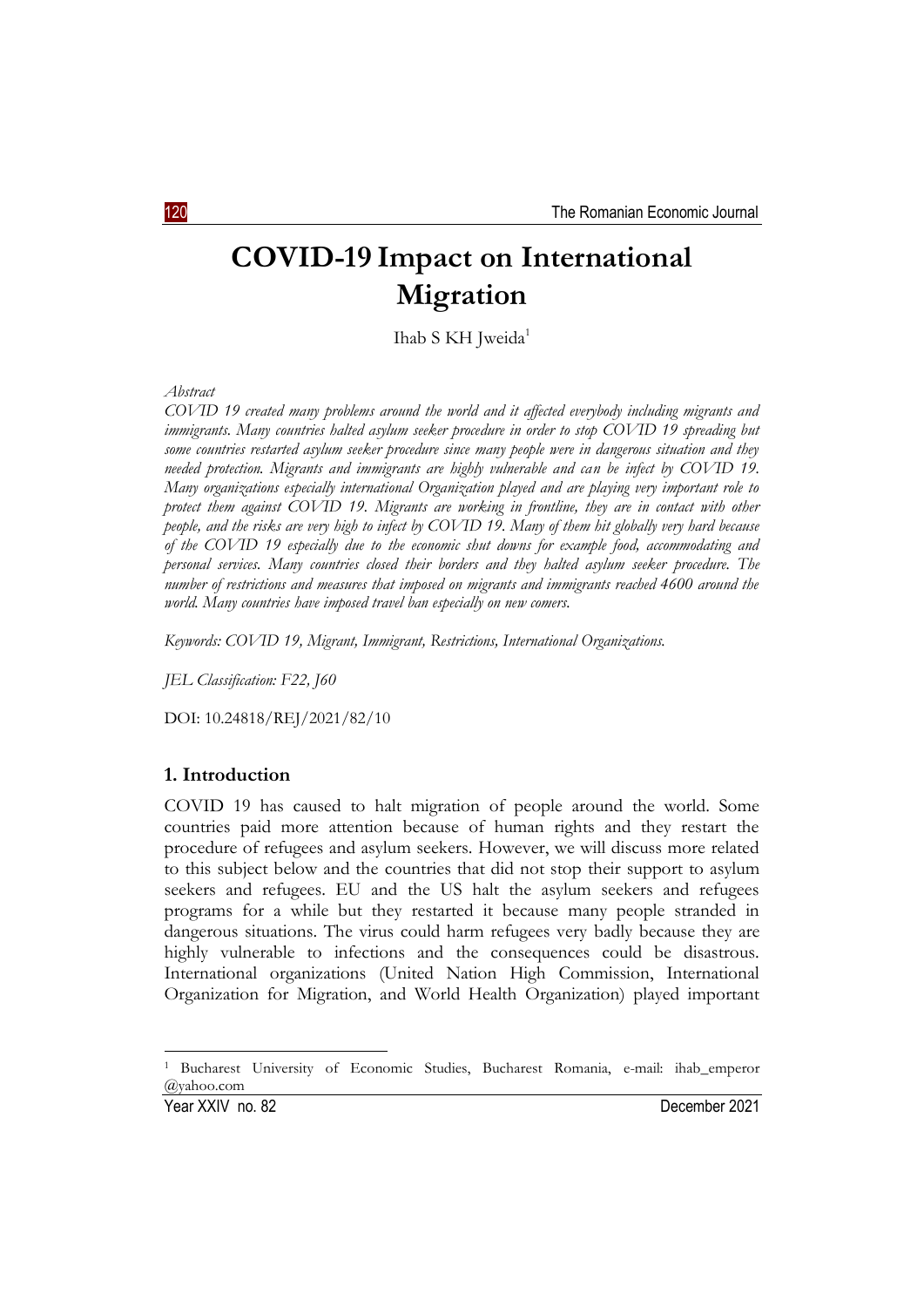rule to provide guidance on how to make-sure human rights protections for those displaced migrants that are living in the refugee camps or outside a camp.

These structures put in action as humanitarian actors on the field answer to erupt in camps and other places that migrants are living. Hence, most of the guidance are focusing on indirect assumption such as water, hygiene, medical services, safety infrastructure and sanitation. Most of these services are limited, the people that are living in the camps do not respect social distance measures, and it makes it more difficult to respond COVID 19 measures.

COVID 19 measures are not very favorable for displaced migrants outside the camps especially for those people that displaced and are moving from one area to another. Most of migrants do not have direct access to health care in host countries and they create serious issues for broader society. Some countries made it easier for documented and undocumented migration to benefit from direct health services. It is important to mention that in most countries migrants do not have access to health services even during pandemic. COVID 19 made it more difficult for displaced migrants to have a safe accommodation and many of them may remain homeless.

A topic at the center of displaced migration is the legal rule, which illustrate immigration process. Due to the COVID 19 epidemic, many restrictions imposed on travel and created more issues in order to implement migration procedure such as detention orders, deportation, and migration detention extend especially inside the countries. Host countries decided to halt deportation; they released detained migrants, and extend their residence documents. Unfortunately, many countries did not respect above-mentioned issues and they are not compliance with international law.

Migrants job are retail and wholesale and they are in frontline because they are in contact with other people and became vulnerable, it means they are at higher risks to infect by COVID 19. Migrants are hit globally very hard because of the COVID 19 especially because of the economic shut downs for example food, accommodating and personal services. Due to bureaucratic barriers, many qualified migrants forced to work in other fields with lower income.

In this article, I took an international perspective in practicing policies matter to explain the effect of COVID 19 for refugees and migrants, especially due to the closing border issues and journey restrictions. Many countries are not making any exception for asylum seekers, however, World Health Organization already provided them information and guidance related to quarantines and health screening measures. In refugee camps and accommodation places for migrants,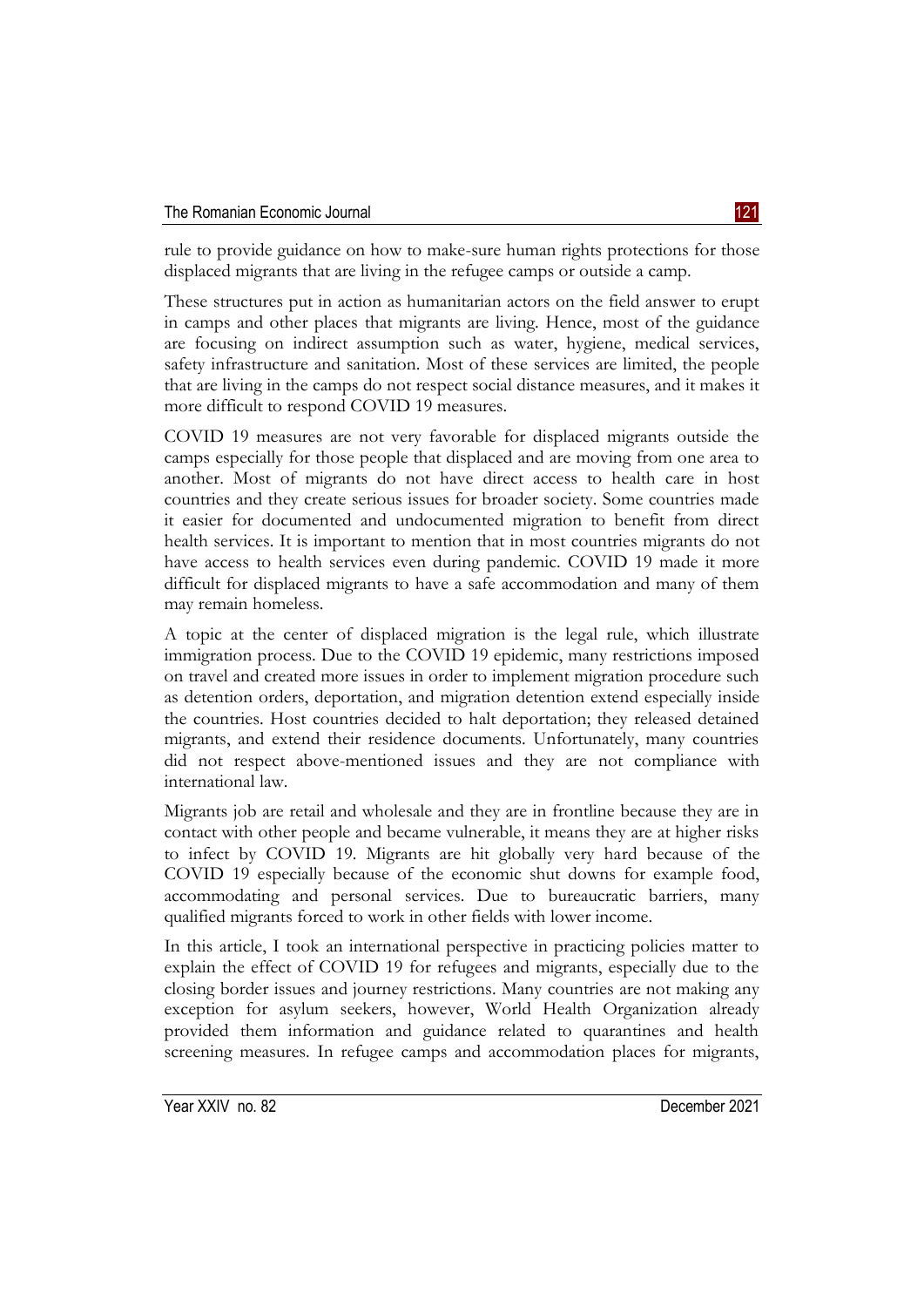COVID19 restrictions and recommendations are not respected and many people are living in the same room.

The Introduction section should refer to the context of the research. Introduction states the objectives of the work and provides an adequate background, avoiding a detailed literature survey or a summary of the results.

#### **2. Reintroducing Border Controls**

In order to control COVID 19 spreading, countries around the world imposed different border control measures. Various measures imposed such as restriction on travelling abroad or from abroad to the country and some countries closed their borders. Because these measures many migrants, who were working in Romania and other countries affected.

#### **3. Imposed Travel Restriction**

In 09.04.2020, countries around the world imposed 4600 restrictions and measures to stop COVID 19. Almost all international borders shut down for unnecessary arrivals / travels and only important and necessary travels allowed to enter the country. Even inside the countries, travel restrictions imposed.

|  |  | Table 1. Exception and Travel Ban around the world in 2020 |  |  |  |  |  |  |
|--|--|------------------------------------------------------------|--|--|--|--|--|--|
|--|--|------------------------------------------------------------|--|--|--|--|--|--|

| <b>Most Common Restriction Measures</b>                                          |                     |  |  |  |  |
|----------------------------------------------------------------------------------|---------------------|--|--|--|--|
| Entry restrictions for passengers from<br>restricted countries/territories/areas | 38,293 restrictions |  |  |  |  |
| Medical requirements (such as quarantine)                                        | 5.738 restrictions  |  |  |  |  |
| Visa requirements/arrangements changed                                           | 422 restrictions    |  |  |  |  |
| <b>Restricted nationality</b>                                                    | 299 restrictions    |  |  |  |  |
| Other                                                                            | 1,208 restrictions  |  |  |  |  |

| <b>Key Travel Restriction Exceptions</b>  |                                |  |  |  |  |
|-------------------------------------------|--------------------------------|--|--|--|--|
| <b>Nationals (including family)</b>       | 97 Countries/Territories/Areas |  |  |  |  |
| <b>Residents (including family)</b>       | 82 Countries/Territories/Areas |  |  |  |  |
| <b>Humanitarian workers</b>               | 36 Countries/Territories/Areas |  |  |  |  |
| <b>Healthcare workers</b>                 | 22 Countries/Territories/Areas |  |  |  |  |
| Those in need of urgent medical treatment | 12 Countries/Territories/Areas |  |  |  |  |
| <b>Cross-border workers</b>               | 7 Countries/Territories/Areas  |  |  |  |  |
| Other                                     | 56 Countries/Territories/Areas |  |  |  |  |

*Source*:<https://voxeu.org/article/covid-19-immigrant-workers-europe>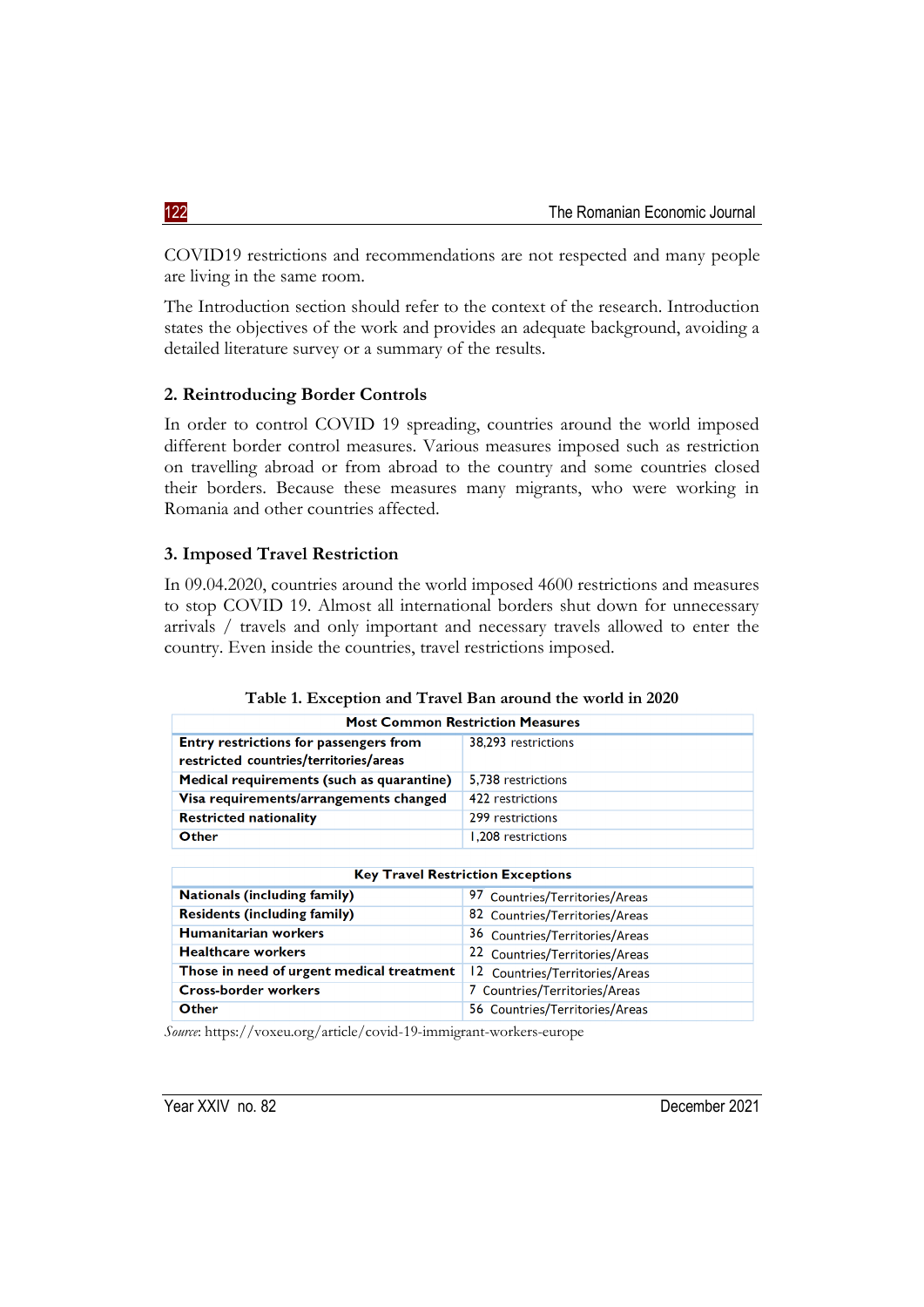

*Source*: Analysis of IOM's publication, Global Mobility Restriction Overview, April, 2020

# **4. Guidance and Policy in the EU**

On 17.03.2020, the European Council and the European Commission agreed to impose restriction on unnecessary travels for 30 days to the European Union. All European countries agreed and applied this measure, but COVID 19 was spreading in the EU and the restriction extended until 15.05.2020. The border control forces guided to allow their citizens that were living abroad and to make sure movement of workers between the union countries.

Border control restrictions was not affecting EU citizen and foreigners with longterm residence. The EU countries agreed not to impose restriction on necessary staff (such as medical goods, doctors and nurses' movements, agricultural workers, researchers and so on.). EU member states allowed to refuse non-EU citizens entry from abroad especially those people with symptoms of COVID 19.

# **5. COVID 19 in Europe: Restrictions and key migrants**

In order to slow down spreading of COVID 19 and providing enough time to health sector to take care of those citizens that are affected seriously, many European countries shut down their economies. This shutdown forced many migrants and other workers to stay at home but there was a need to keep open the hospitals to treat the citizens and the stores to provide food for them. Key workers were doing their jobs in Europe's front line against COVID 19; migrants were essential factor in this fight. It is important to know, who these key migrants and workers are and under which circumstances they can cope with the pandemic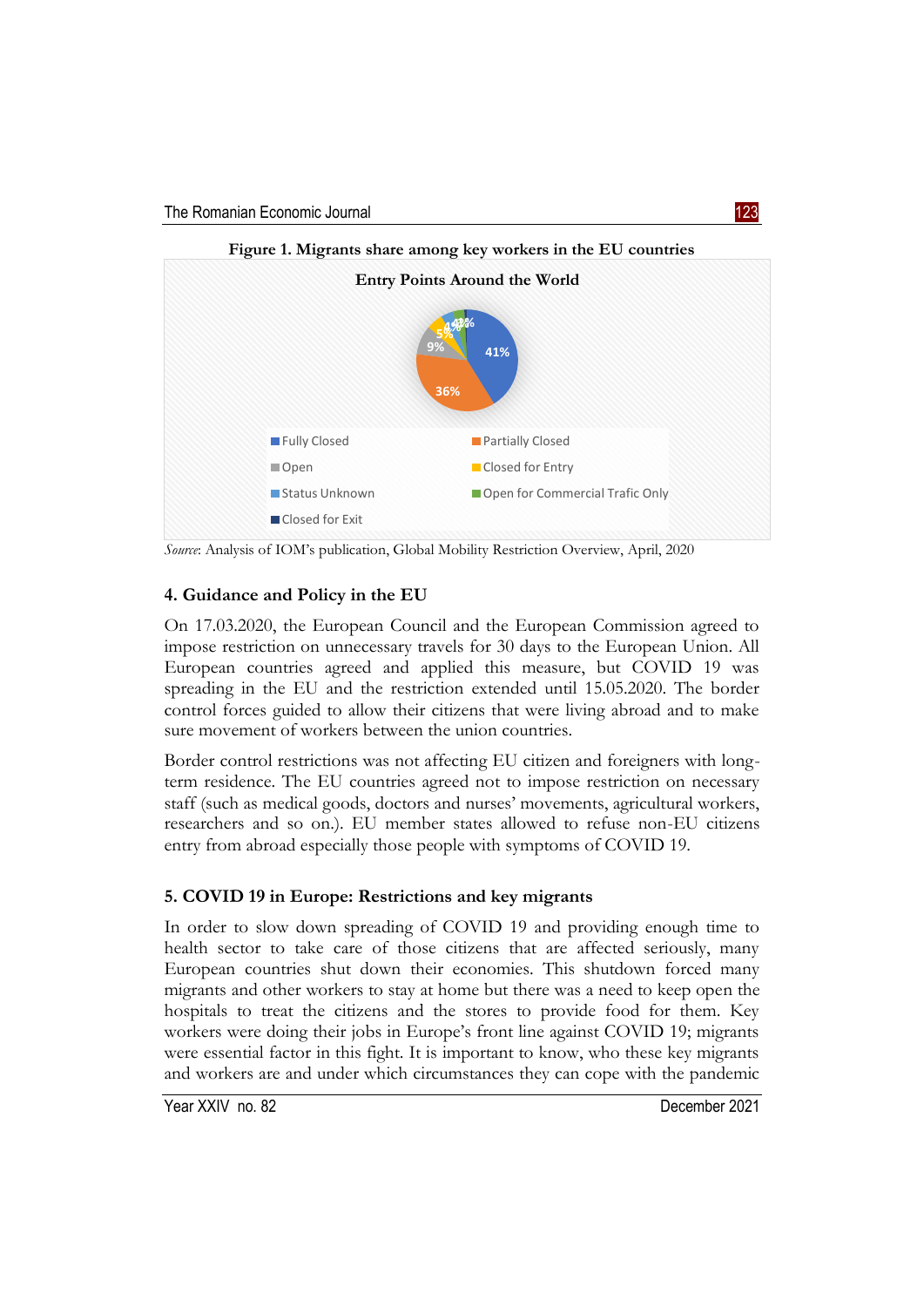because their essential services is a crucial element. There was a big concern related to key workers whether they belong to a specific group that can be vulnerable during the pandemic. Lockdown impact can be different on each group of migrants and workers based on their employment before COVID 19. Created economic impact due to the COVID 19 vary by gender, company's size, age, type of contract, employment and so on. Migrants are more vulnerable than native workers are and they can affected due to the downturns of the economy.

Based on my estimation 30 percent of workforce in the EU are migrants but this estimation varies between EU countries for example the highest percentage of migrants that is 40 percent, are working in France and the lowest is in Romania which is under 10 percent. Below (figure 1) demonstrates huge variation among EU states. In Romania, Bulgaria, Slovakia and Poland the share of migrant key workers is almost zero, in other countries such as Germany, Sweden, Austria the percentage is 20 percent. Largest percentage (53 percent) of key migrants are in Luxembourger.





There is a substantial fraction of variation between member states in share of migrants' residence and their participation in economic activities. Below in figure 2, there is a caparison between share of migrants among key workers in blue bars to the share of migrants in workers overall. The Extra EU workers that indicated with the dots have tendency to lie below the bars, they are overrepresented among key workers comparable to their prevalence in total numbers of workers. The biggest difference observed in Cyprus, but there is a large gap in those countries that are receiving more migrants such as Germany, Italy and Sweden. Czech Republic, Slovenia, and Croatia have low share of migrants.

Year XXIV no. 82 December 2021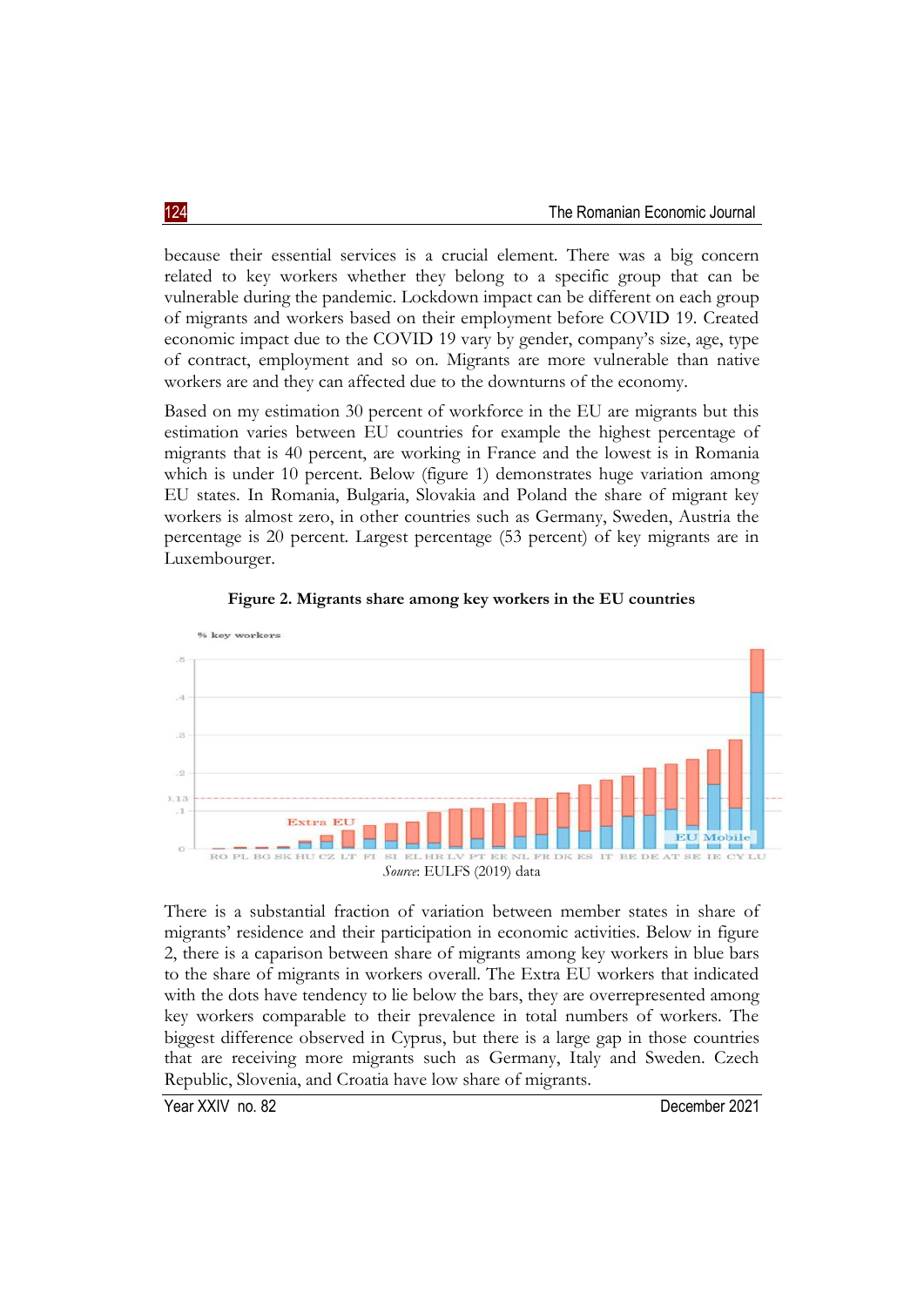

#### **6. Migrants and asylum seekers protections during the COVID 19**

The EU commission has provided clear guidance for the member states but some countries did not pay attention to this guidance and they impose their own restrictions and shutdown their borders. The European Union Charter of Fundamental Rights binds all member states and this oblige member states to respect and protect migrants and asylum seekers rights. It means everybody has right to ask for protection and members states must provide them protections, if member states are refusing to provide them protection, it means they are acting against European Union law and international law. EU guideline is very clear, which is saying that temporary travel ban should not affect people with need, including migrants and asylum seekers. Some countries of the EU found quality by the European Court of Justice, and these countries are not respecting their responsibilities toward asylum seekers.

# **7. Workforce and Economic Considerations**

The COVID 19 created numerous workforce and economic problems around the world and these issues are affecting directly migrant integration in the labor force. Problems related to migrants can divided in two sections: a) discover talent of skilled migrants and b) the extreme representation of migrants in those jobs that are in frontline (that are in contact with people directly).

# **8. Discover Talent of Skilled Immigrants in Medical Domain**

Before to the pandemic, the United States of America was facing a shortage of medical staff around the country. Based on Association of American Medical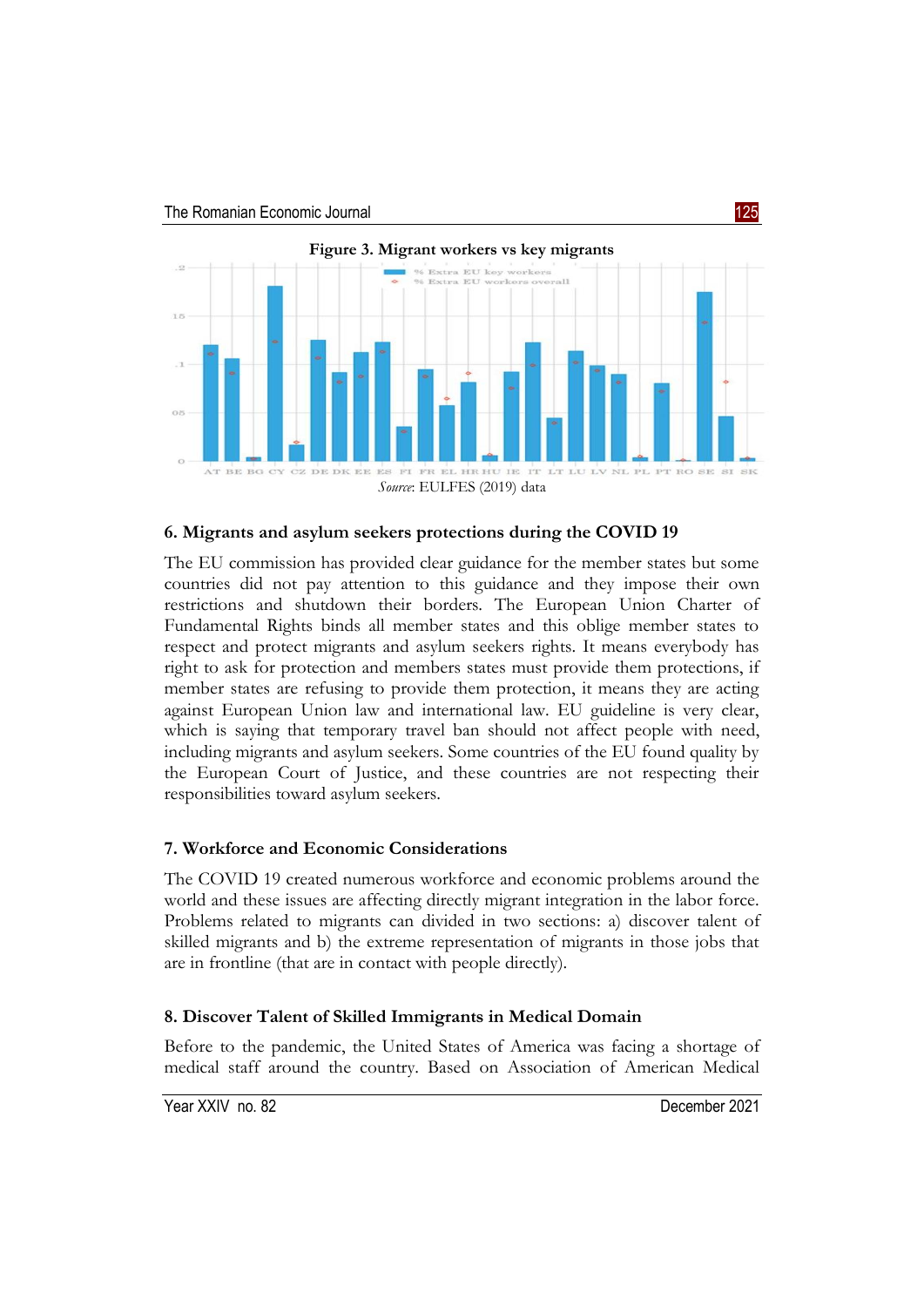College research, in 2019 there was a shortage of  $40010 - 122100$  of physicians and in 2020, the shortage of doctors was 29100 – 43000. The US is not the only country that experiencing the shortage of medical staff, other countries around the world facing the same problem, for example in 2013, the shortage of healthcare workers was 7.3 million and it expected to rise to 13 million by 2035. According to the World Health Organization report, during the COVID 19 there a shortage of 6 million nurses around the world and this shortage affected mostly Latin America, Africa and Asia.

Rich and poor countries are facing lack of healthcare workers and the impact felt clearly in each country. If a doctor will die in Africa, around 10010 people will suffer. During the pandemic in the US, 9400 healthcare workers infected in COVID 19 and 28 of them last their life in May 2020.

Due to the shortage of medical staff, Peru, Brazil, Chile, Mexico, Spain, France, Portugal and the US have relaxed their requirements for healthcare workers from abroad and for the immigrants to join the fight against COVID 19. Other countries such as UK, China and Italy called their healthcare staff out of retirement and graduated their medical students early to respond to COVID 19.

Above-mentioned issues have paved the way for migrants and refugees that have been trained in medical field in their own country and were not able to work in this field because of strict requirements in host countries. According to one research there are 264000 migrants and refugees in the US that have degree in healthcare but they are not working in healthcare field because they did not meet the requirements and they are working in other fields or they are out of work. Because of the COVID 19 and restrictions on travel many healthcare workers could not apply for visa in the US embassies around the world to go for work in the US. During the pandemic, many countries decided to bring more healthcare workers from abroad to fill the gap in their hospitals.

According to a Facebook group that is Syrian Doctors in Germany, around 14500 Syrian doctors that applied for their qualification approval and they are waiting for authorities answer. Bavaria and Saxony announced for relaxation on qualification requirements and simplification of procedure for exams. Bavaria will provide possibilities for those healthcare workers who do not have license, to work for one year in the hospitals. Around 4500 healthcare workers welcomed this announcement and they already applied to work in healthcare centers. Saxony is paving way for refugee doctors to participate in medical training courses and will provide them medical license.

The number of healthcare workers are 2 million in the UK and 12% of them are migrants that are working there. Many of them trained in their own countries and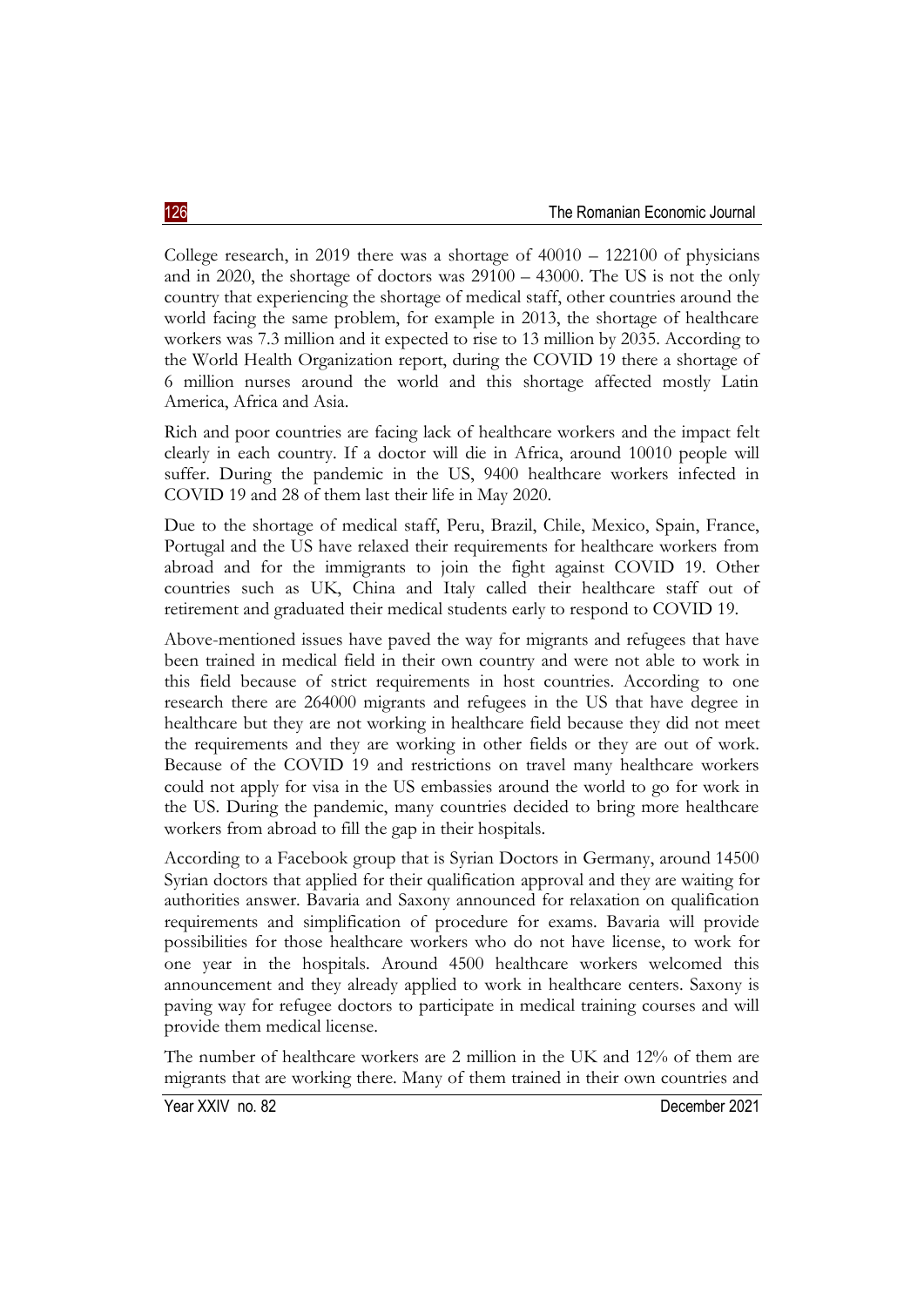have work experience and they moved to the UK for job. On May 2020, the UK's General Medical Council announced that they could to add 30500 health workers as response to the pandemic. In the UK, authorities focused mainly on those doctors that they were already registered or they had license to practice and in the same-time, many refugees' doctors hired as well during 2020.

The authorities in the UK managed to bring doctors from other countries as a response for pandemic. In the same time, many refugees called to pass their English test and to play important role in the fight against COVID 19. Migrants that did not know English very well introduced to English language classes and many Romanian health workers were hired. Doctors from many countries such as Iran, Turkey, India, Pakistan, Syria, Iraq and Sudan hired and joined the NHS.

The number of healthcare workers were low in the UK and the authorities are trying to solve it. Many people in the UK do not want to become doctors because the responsibilities are very high. There are many migrants and refugees in the UK with experience in medical field but because of the bureaucratic issues, they could not join the NHS (National Health Service).

# **9. Migrants in frontline of fight against COVID 19**

During pandemic, many things changed and many jobs created, such as healthcare jobs, delivery of goods and food and so on. In the same-time, some other industries hit very hard such as hotels, restaurants, bar and many more. Many migrants affected from both situations (created new jobs and industries that were shut down.) and because of the Corona Virus, economies around the world suffered and still are suffering and most migrants are playing important role in local economics. Migrants and refugees fill unskilled jobs such as construction, food supply chain, agriculture, store workers, and sanitation services.

In 2020, there were 6 million migrant workers in the US in the frontline and are working in different field (construction, healthcare services, shops and so on). The number of workers that are working in other fields (restaurants, hotels, bars and so on) in the US are 6.5 million and we can say there are 12.5 million workers in the US on the frontlines in terms of COVID 19 answer and impact. In the EU, on average 14 percent of workers are migrants.

Donald Trump has signed an act to halt the issuance of green cards for 2 months and this decision halt migration to the US. Later they announced, the ban will not apply to agriculture workers, healthcare workers because they realized that migrants are important factor of fight against COVID 19. 19 percent of workers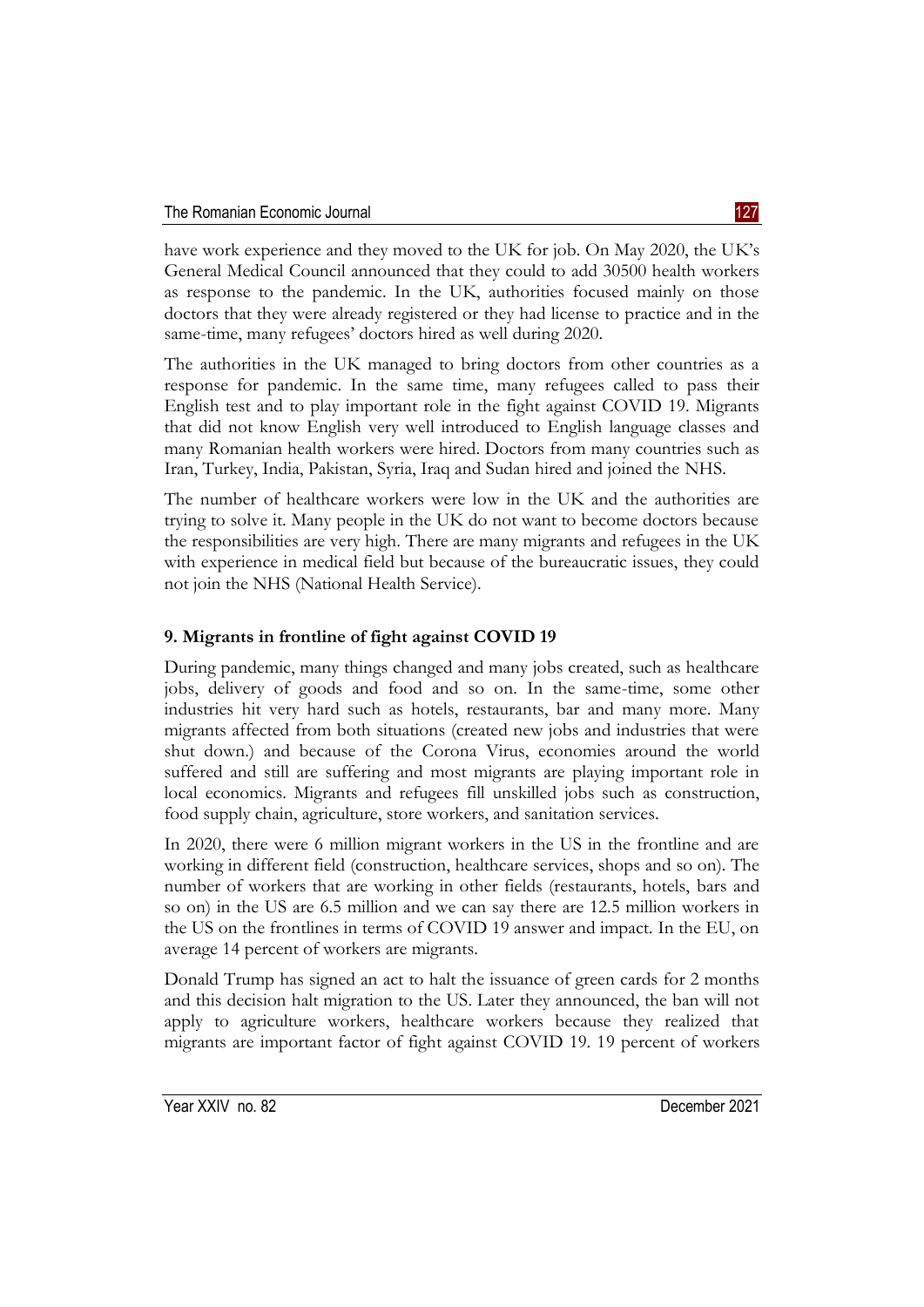in the US are migrants, most of them are working in frontline essential industries, and they are making 17 percent of workforce in the US.

#### **10. Access to asylum**

In 2109, Donald Trump administration suspended asylum process at the southern border. Trump Administration conducted a policy (Remain in Mexico), according to this policy, the asylum seekers have to stay in Mexico and their applications were analyzed in the US. If their applications admitted, they could to enter in the US. A large number of Mexican sent to Mexico and they should wait there until their applications analyzed. During COVID 19, Canada, US and Mexico imposed restrictions on asylum seekers.

#### **11. Conclusions**

Policymakers can learn two lessons for this evidence. First, migrants have important role and they are playing important role in doing essential functions around the world especially in developed countries. Authorities from developed countries should intervene in the short term to help the migrants to manage with the current crisis due to the COVID 19. Second, low skilled and low educated migrants hired in jobs that are important for host countries. The migrants should be help in order to persuade them especially high skilled migrants to move in their countries.

Each year many people are searching jobs in other countries and they move to a country where she/he can find a good job. In 2020, all countries banned traveling and nobody could move in another country for a job. Due to COVID 19, many people lost their jobs, especially migrants were affected very badly, since they lost their jobs, they did have insurance, they did not have family in host country to support them, governments did help them, their visa expired and they became homeless or they moved with other people in the same room. In order to help them, authorities should provide them accommodation, extend their visa, provide them medical insurance, help them to get a job and provide them general protection.

Many countries closed their borders and asylum seekers were returned to their home countries or to those countries from where they come. Situation is very bad in asylum seekers camps especially in Greece, Serbia, Libya and other countries. They became highly vulnerable and could get COVID 19 very easily and the result could be disastrous. Luckily some countries agreed to re-open their asylum seekers centers to accept new comers and other countries should follow the same

Year XXIV no. 82 December 2021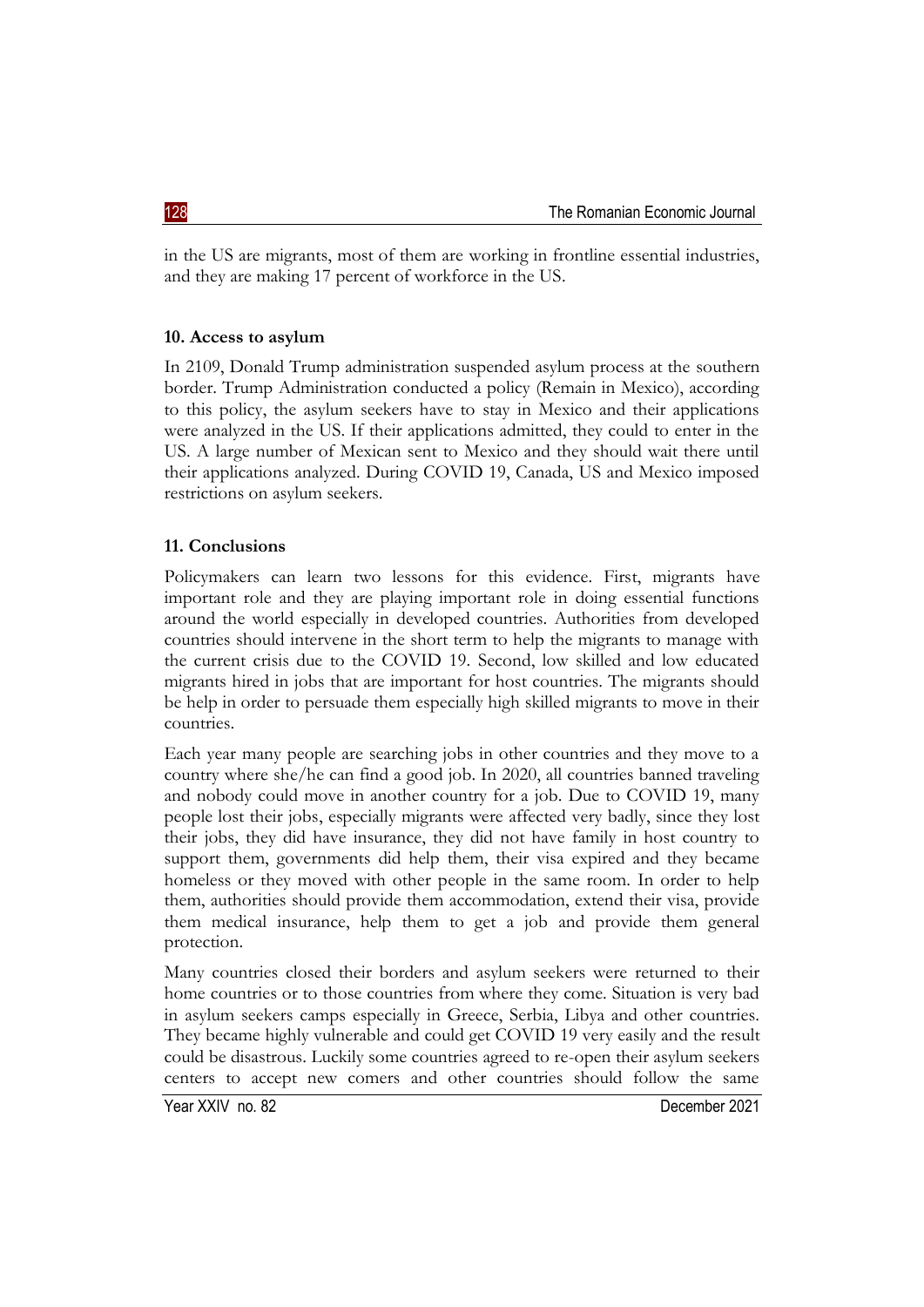procedure. Asylum seeker camps should get extra help to face with COVID 19 challenges such as new rooms to keep asylum seekers separate and so on.

In 2019, many workers from different countries came to Romania for work and because of COVID 19 they lost their jobs. Some of them decided to leave illegally Romania and to go to western European Countries, some of them are trying to find another job and some of them were deported to their countries because their visa expired and they did not have legal status in Romania. Romanian authorities did not intervene to help them and the workers were left by themselves. In future migrants will not choose Romania because they will not get any support from authorities and they will go to those countries, where can get more support. COVID 19, forced many businesses to shut down in Romania for example restaurants, bars, wedding halls, construction companies and so on. Most of migrants were working in these places and now they are jobless.

# **Acknowledgment**

I would like to express my gratitude and appreciation to all the Professors of The Bucharest University of Economic Studies, who took part in the preparation, presentation, public defense and discussion of my paper. I deeply appreciate my coordinate professor valuable recommendations, all those instructions and consultations, because without it there would not have been such a result.

I sincerely wish you all only grateful, capable and smart students and further success in your activity, of course, my deep gratitude to my scientific coordinator Prof. univ. dr. ZAHARIA RODICA for her guidance, for her help at all stages of this research. For her highly qualified and objective reviews, which made it possible to identify the shortcomings and better understand the significance of the work that I performed, as well as for the overall positive assessment of this work.

Finally, I want to dedicate this study to my family, they always gave me a positive energy and guided me during the period of my study in Romania. I hope that they will forgive and understand my absence beside them for a long period of time.

# **References**

- Adrian Humphreys, 2020, With COVID-19 clampdown, number of asylum seekers at Canada-U.S. border slows to a trickle. Available at: [https://nationalpost.com/news/with-covid-19-clampdown-number-of](https://nationalpost.com/news/with-covid-19-clampdown-number-of-asylum-seekers-at-canada-u-s-border-slows-to-a-trickle)[asylum-seekers-at-canada-u-s-border-slows-to-a-trickle](https://nationalpost.com/news/with-covid-19-clampdown-number-of-asylum-seekers-at-canada-u-s-border-slows-to-a-trickle)
- Austen Ian, 2020. In Shift, Trudeau Says Canada Will Return Asylum Seekers to U.S. Available at: [https://www.nytimes.com/2020/03/20/world/canada/](https://www.nytimes.com/2020/03/20/world/canada/trudeau-asylum-seekers-coronavirus.html) [trudeau-asylum-seekers-coronavirus.html](https://www.nytimes.com/2020/03/20/world/canada/trudeau-asylum-seekers-coronavirus.html)

Year XXIV no. 82 December 2021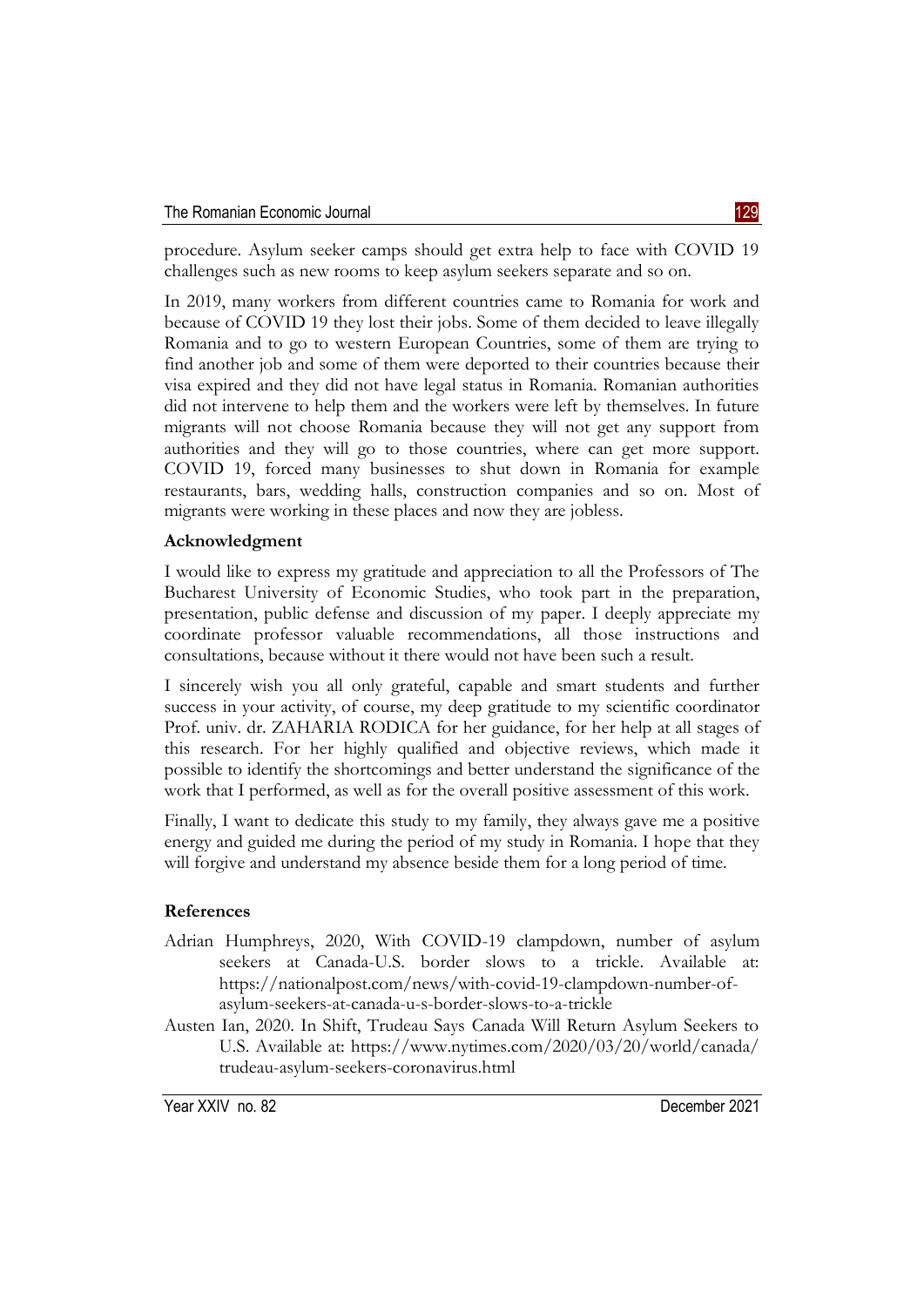- Bolter Jessica and Chishti Muzaffar. 2020, Interlocking Set of Trump Administration Policies at the U.S.-Mexico Border Bars Virtually All from Asylum. Available at: [https://www.migrationpolicy.org/article/](https://www.migrationpolicy.org/article/interlocking-set-policies-us-mexico-border-bars-virtually-all-asylum) [interlocking-set-policies-us-mexico-border-bars-virtually-all-asylum](https://www.migrationpolicy.org/article/interlocking-set-policies-us-mexico-border-bars-virtually-all-asylum)
- Calimo Montoya Galvez, 2020. Only 2 migrants allowed to seek humanitarian protection under Trump's coronavirus border order. Available at: [https://www.cbsnews.com/news/only-2-migrants-allowed-to-seek](https://www.cbsnews.com/news/only-2-migrants-allowed-to-seek-humanitarian-protection-under-trumps-coronavirus-border-order/)[humanitarian-protection-under-trumps-coronavirus-border-order/](https://www.cbsnews.com/news/only-2-migrants-allowed-to-seek-humanitarian-protection-under-trumps-coronavirus-border-order/)
- Carretero Leslie, 2020. Belgian government is doing nothing to protect migrants from coronavirus, NGOs. Available at: https://www.infomigrants .net/en/post/23804/belgian-government-is-doing-nothing-to-protectmigrants-from-coronavirus-ngos
- Daniella Burgi Palomino and Lauri Alvarez, 2020. Protecting Asylum Seekers and Migrants during a Global Pandemic. Available at: [https://www.lawg.org/](https://www.lawg.org/protecting-asylum-seekers-migrants-during-a-global-pandemic/) [protecting-asylum-seekers-migrants-during-a-global-pandemic/](https://www.lawg.org/protecting-asylum-seekers-migrants-during-a-global-pandemic/)
- Dumont Julia, 2020. Greece's Malakasa migrant camp: What life is like during the coronavirus lockdown. Available at: [https://www.infomigrants.net/en/](https://www.infomigrants.net/en/post/24010/greece-s-malakasa-migrant-camp-what-life-is-like-during-the-coronavirus-lockdown) [post/24010/greece-s-malakasa-migrant-camp-what-life-is-like-during-the](https://www.infomigrants.net/en/post/24010/greece-s-malakasa-migrant-camp-what-life-is-like-during-the-coronavirus-lockdown)[coronavirus-lockdown](https://www.infomigrants.net/en/post/24010/greece-s-malakasa-migrant-camp-what-life-is-like-during-the-coronavirus-lockdown)
- European Commission. 2020, European Union Coronavirus response.
- European Commission. 2020, Overview of the Commission's answer. Available at: [https://ec.europa.eu/info/live-work-travel-eu/coronavirus-response/](https://ec.europa.eu/info/live-work-travel-eu/coronavirus-response/overview-commissions-response_en#borders-and-mobility) [overview-commissions-response\\_en#borders-and-mobility](https://ec.europa.eu/info/live-work-travel-eu/coronavirus-response/overview-commissions-response_en#borders-and-mobility)
- European Commission. 2020, Travel during the coronavirus pandemic. Available at: [https://ec.europa.eu/info/live-work-travel-eu/coronavirus-response/](https://ec.europa.eu/info/live-work-travel-eu/coronavirus-response/travel-during-coronavirus-pandemic_en) [travel-during-coronavirus-pandemic\\_en](https://ec.europa.eu/info/live-work-travel-eu/coronavirus-response/travel-during-coronavirus-pandemic_en)
- European Council of the European Union. 2020, Conclusions by the President of the European Council following the video conference with members of the European Council on (Coronavirus) COVID-19. Available at: [https://www.consilium.europa.eu/en/press/pressreleases/2020/03/17/c](https://www.consilium.europa.eu/en/press/press-releases/2020/03/17/conclusions-by-the-president-of-the-european-council-following-the-video-conference-with-members-of-the-european-council-on-covid-19/) [onclusions-by-the-president-of-the-european-council-following-the-video](https://www.consilium.europa.eu/en/press/press-releases/2020/03/17/conclusions-by-the-president-of-the-european-council-following-the-video-conference-with-members-of-the-european-council-on-covid-19/)[conference-with-members-of-the-european-council-on-covid-19/](https://www.consilium.europa.eu/en/press/press-releases/2020/03/17/conclusions-by-the-president-of-the-european-council-following-the-video-conference-with-members-of-the-european-council-on-covid-19/)
- Fallon Katy, 2020. Greece: 148 refugees test positive for COVID-19, all asymptomatic. Available at: [https://www.aljazeera.com/news/2020/04/](https://www.aljazeera.com/news/2020/04/%0bgreece-148-refugees-test-positive-covid-19-asymptomatic-200421134039733.html) [greece-148-refugees-test-positive-covid-19-asymptomatic-](https://www.aljazeera.com/news/2020/04/%0bgreece-148-refugees-test-positive-covid-19-asymptomatic-200421134039733.html)[200421134039733.html](https://www.aljazeera.com/news/2020/04/%0bgreece-148-refugees-test-positive-covid-19-asymptomatic-200421134039733.html)
- Global Detention Project, 2020. Covid-19 Global Immigration Detention Platform. Available at: [https://www.globaldetentionproject.org/covid-19](https://www.globaldetentionproject.org/covid-19-immigration-detention-platform) [immigration-detention-platform](https://www.globaldetentionproject.org/covid-19-immigration-detention-platform)